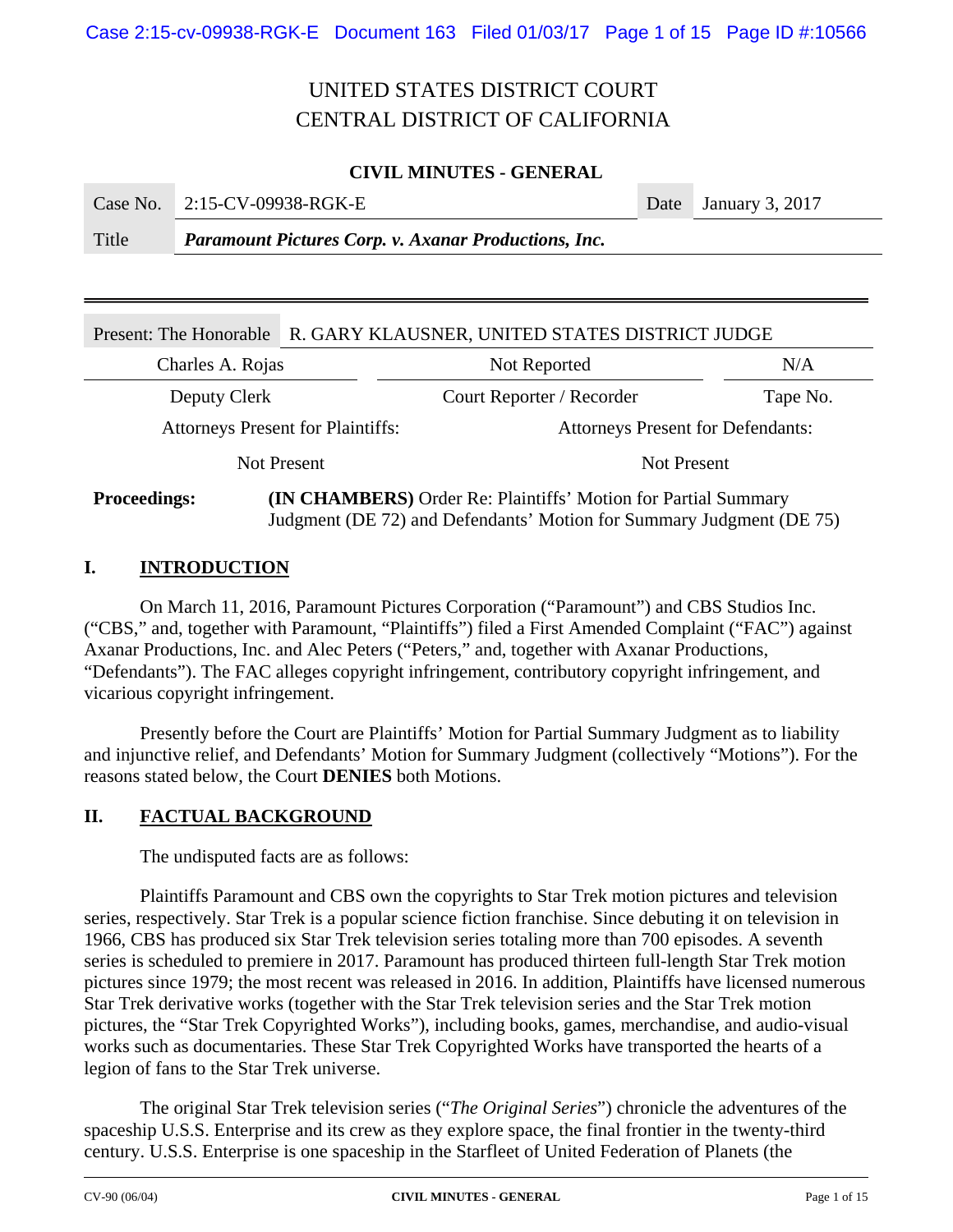### **CIVIL MINUTES - GENERAL**

| Case No. | $2:15$ -CV-09938-RGK-E                                      | Date January 3, 2017 |
|----------|-------------------------------------------------------------|----------------------|
| Title    | <b>Paramount Pictures Corp. v. Axanar Productions, Inc.</b> |                      |

"Federation"). *The Original Series* feature humans and fictitious species such as Vulcans and Klingons. A human character known as Garth of Izar ("Garth") appear in one episode. As depicted in *The Original Series*, Garth is a former starship captain and famous among Starfleet officers for his exploits in the Battle of Axanar. Planet Axanar seems to be the namesake of Defendant Axanar Productions.

Axanar Productions' president is Peters, a long-time Star Trek fan. Like many other Star Trek fans, Peters wants to make his own Star Trek production. However, going where no man has gone before in producing Star Trek fan films, Defendants sought to make "a professional production" "with a fully professional crew, many of whom have worked on Star Trek itself" and raised over a million dollars on crowdsourcing websites Kickstarter and Indiegogo to fund their projects. (Pls.' Statement Uncontroverted Facts "Pls.' SUF" [[ 100, 102, ECF No. 72-1; Defs.' Resp. Pls.' SUF "Defs.' Resp." [ 83, ECF No. 87-1; Grossman Decl. Exs. CC, DD, ECF No. 72-32, 72-33.) Defendants first raised money and produced a twenty-one minute film *Star Trek: Prelude to Axanar* ("*Prelude*"). Defendants released *Prelude* on YouTube to promote and to raise funds for a full-length feature film (the "*Axanar* Motion Picture," and, collectively with *Prelude*, the "*Axanar* Works"). In addition to releasing *Prelude*, Defendants have completed a script of the *Axanar* Motion Picture and have filmed and released a scene (the "*Vulcan Scene*") therefrom. The *Axanar* Works are set in the Star Trek universe twenty-one years before *The Original Series* and depict the Battle of Axanar and the exploits of Garth.

### **III. JUDICIAL STANDARD**

Under Federal Rule of Civil Procedure 56(a), a court may grant summary judgment only where "there is no genuine issue as to any material fact and . . . the movant is entitled to judgment as a matter of law." Fed. R. Civ. P. 56(a). Upon such a showing, the court may grant summary judgment on all or part of the claim. *See id.* Facts are "material" only if dispute about them may affect the outcome of the case under applicable substantive law. *Anderson v. Liberty Lobby, Inc.*, 477 U.S. 242, 248 (1986). A dispute about a material fact is "genuine" if the evidence is such that a reasonable jury could return a verdict for the nonmovant. *Id.*

To prevail on a summary judgment motion, the movant must show that there are no genuine issues of material fact as to matters upon which it has the burden of proof at trial. *Celotex Corp. v. Catrett*, 477 U.S. 317, 325 (1986). Such showing "must establish beyond controversy every essential element of" the movant's claim or affirmative defense. *S. Cal. Gas Co. v. City of Santa Ana*, 336 F.3d 885, 888 (9th Cir. 2003) (citation and quotation marks omitted). On issues where the movant does not have the burden of proof at trial, the movant needs to show only that there is an absence of evidence to support the nonmovant's case. *See Celotex*, 477 U.S. at 325.

To defeat a summary judgment motion, the nonmovant may not merely rely on its pleadings or on conclusory statements. *Id.* at 324. Nor may the nonmovant merely attack or discredit the movant's evidence. *See Nat'l Union Fire Ins. Co. v. Argonaut Ins. Co.*, 701 F.2d 95, 97 (9th Cir. 1983). The nonmovant must affirmatively present specific admissible evidence sufficient to create a genuine issue of material fact for trial. *Celotex*, 477 U.S. at 324.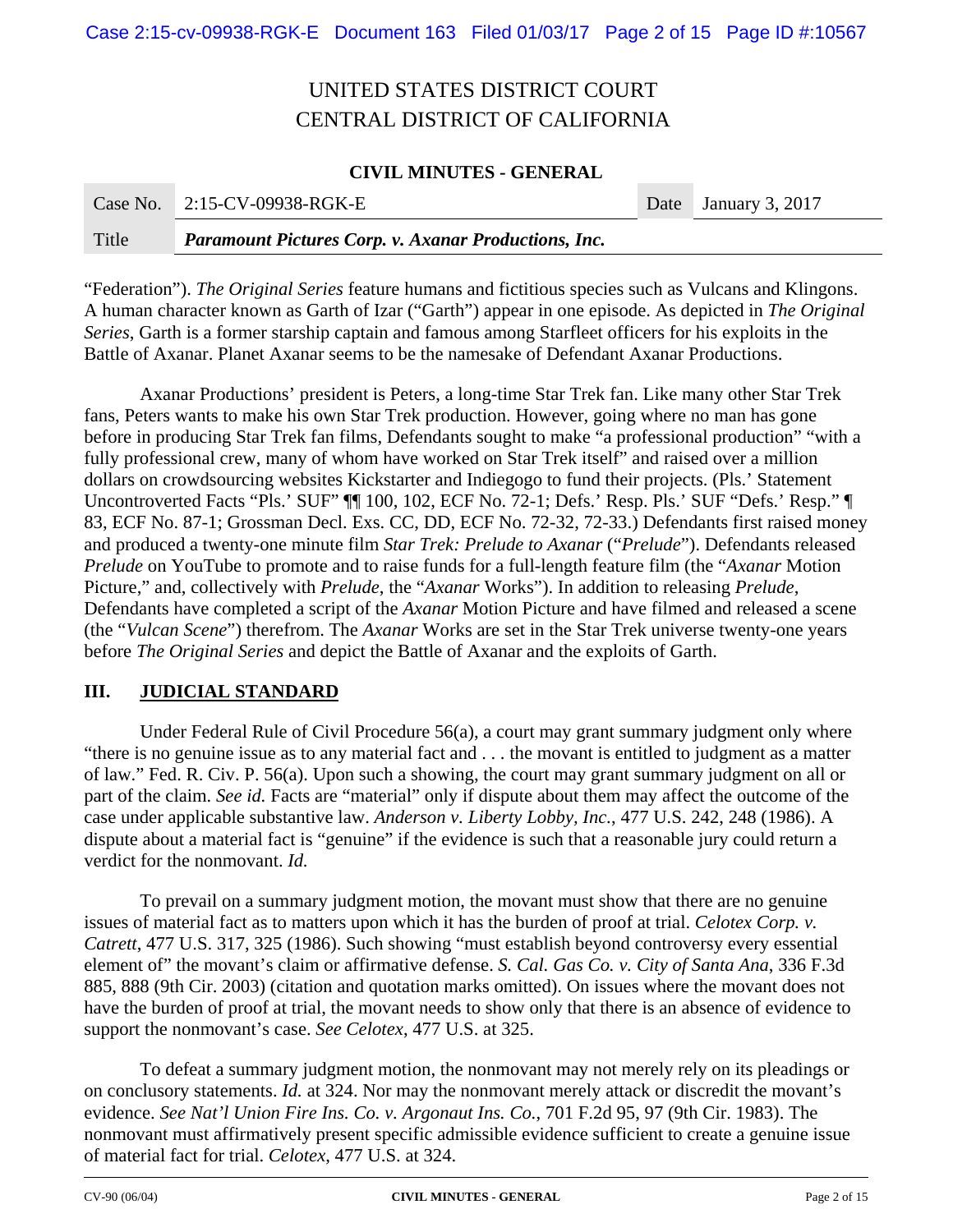### **CIVIL MINUTES - GENERAL**

**College** 

|       | Case No. 2:15-CV-09938-RGK-E                                | Date January 3, 2017 |
|-------|-------------------------------------------------------------|----------------------|
| Title | <b>Paramount Pictures Corp. v. Axanar Productions, Inc.</b> |                      |

"[I]n ruling on a motion for summary judgment, '[t]he evidence of the nonmovant is to be believed, and all justifiable inferences are to be drawn in his favor.'" *Tolan v. Cotton*, 134 S. Ct. 1861, 1863 (2014) (quoting *Anderson*, 477 U.S. at 255). The court may not determine credibility of witnesses or weigh the evidence. *Anderson*, 477 U.S. at 255. Nonmovant's "version of any disputed issue of fact . . . is presumed correct." *Eastman Kodak Co. v. Image Tech. Servs., Inc.*, 504 U.S. 451, 456 (1992). To grant summary judgment, the court should find that evidence is "so one-sided that [the movant] must prevail as a matter of law." *Anderson*, 477 U.S. at 252.

#### **IV. DISCUSSION**

Both Motions raise two core issues – whether the *Axanar* Works are substantially similar to the Star Trek Copyrighted Works, and whether Defendants have a valid fair use defense under the Copyright Act. The Court will discuss the two core issues after first addressing the jurisdictional issue of ripeness, and will afterward discuss Plaintiffs' claims of Defendants' willful, contributory, and vicarious infringement, and Plaintiffs' request for declaratory and injunctive relief.

#### **A. The Action with Respect to the** *Axanar* **Motion Picture Is Not Premature**

Defendants assert that Plaintiffs' claims with respect to the *Axanar* Motion Picture are premature because the motion picture is not completed. The Court disagrees.

Defendants' assertion invokes the judicial doctrine of ripeness. The doctrine is derived from constitutional limitations on judicial power. *Nat'l Park Hosp. Ass'n v. Dep't of Interior*, 538 U.S. 803, 808 (2003). "The ripeness doctrine is . . . designed to separate matters that are premature for review because the injury is speculative and may never occur from those cases that are appropriate for federal court action. Through avoidance of premature adjudication, the ripeness doctrine prevents courts from becoming entangled in abstract disagreements." *Ray Charles Found. v. Robinson*, 795 F.3d 1109, 1117 (9th Cir. 2015).

Repeating the argument from their Motion to Dismiss, Defendants assert that without the completed *Axanar* Motion Picture, the Court cannot make the necessary comparisons to determine copyright infringement. The Court explained its rejection of this argument in the order denying Defendants' Motion to Dismiss. (Order Re: Defs.' Mot. Dismiss 6-7, ECF No. 43.) The Court will not repeat its rationale here, except to note that evidence of a final shooting script satisfies the judicial standard for summary judgment. (*See* Pls.' Reply Defs.' Resp. "Pls.' Reply" ¶ 57, ECF No. 102-1.) The final shooting script is factually distinguishable from the "screenplay adaptation . . . currently underway" in *Team Angry Filmworks, Inc. v. Geer* that Defendants cite to support their argument. 171 F. Supp. 3d 437, 446 (W.D. Pa. 2016) (internal quotation marks omitted). The claim against the *Axanar* Motion Picture is not based on "abstract disagreements" and is ripe for adjudication. *Ray Charles Found.*, 795 F.3d at 1117.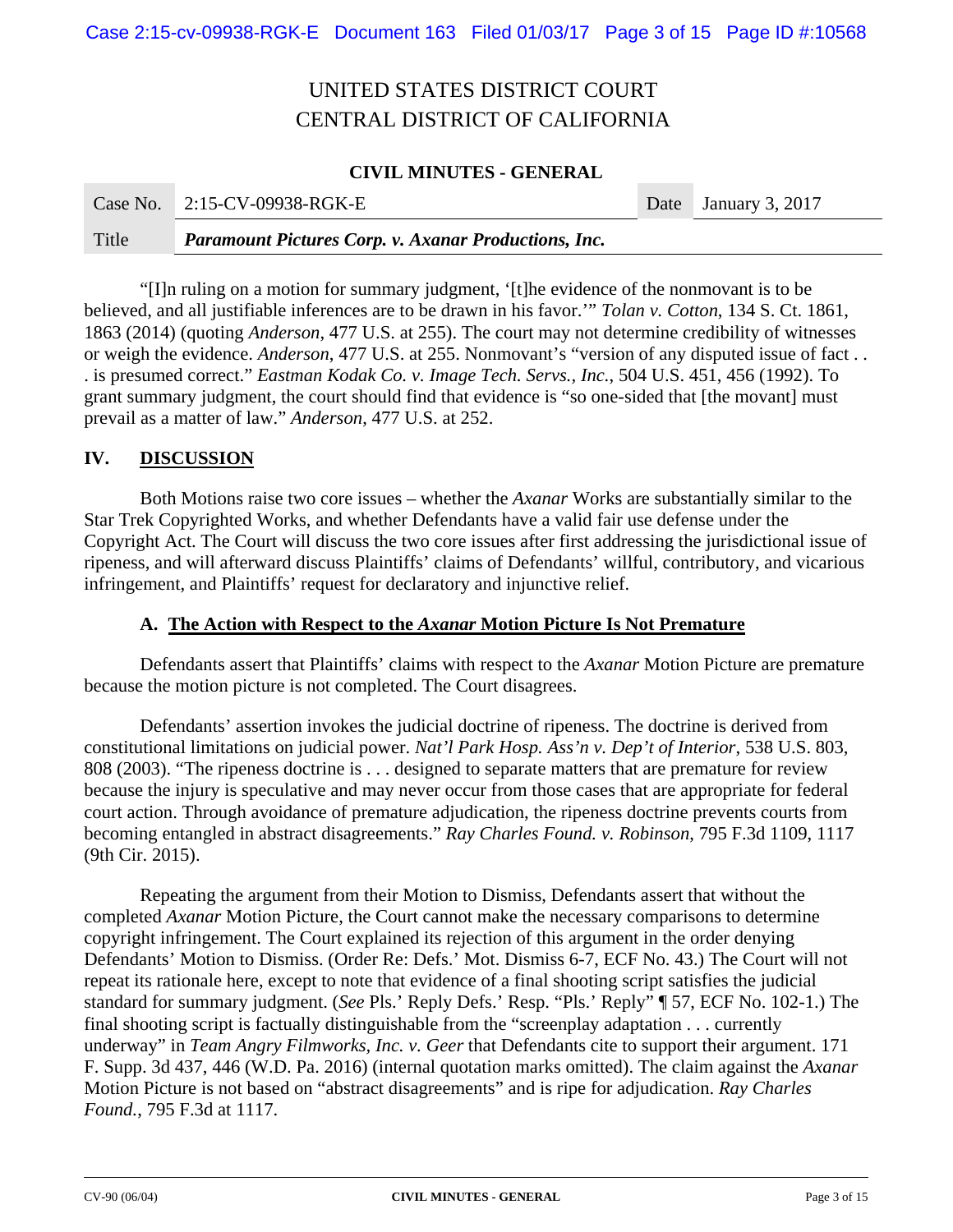### **CIVIL MINUTES - GENERAL**

| Case No. 2:15-CV-09938-RGK-E | Date January 3, 2017 |
|------------------------------|----------------------|
|                              |                      |

Title *Paramount Pictures Corp. v. Axanar Productions, Inc.* 

#### **B. The Determination of Subjective Substantial Similarity Should Be Left to the Jury**

With respect to the first core issue, the Court finds that the *Axanar* Works have objective substantial similarity to the Star Trek Copyrighted Works. The Court leaves the question of subjective substantial similarity to the jury.

The goal of the Copyright Act is "[t]o promote the Progress of Science and useful Arts . . . ." *Campbell v. Acuff-Rose Music, Inc.*, 510 U.S. 569, 575 (1994) (quoting U.S. Const., Art. I, § 8, cl. 8). Under the Act, "the owner of copyright . . . has the exclusive rights . . . to prepare [and to authorize] derivative works based upon the copyrighted work." 17 U.S.C. § 106. To establish a copyright infringement claim, a plaintiff must show "(1) ownership of a valid copyright, and (2) copying of constituent elements of the work that are original." *Funky Films, Inc. v. Time Warner Entm't Co., L.P.*, 462 F.3d 1072, 1076 (9th Cir. 2006) (quoting *Feist Pubs., Inc. v. Rural Tel. Serv. Co.,* 499 U.S. 340, 361 (1991)). Where direct copying is not at issue, "proof of infringement involves fact-based showings that the defendant had access to the plaintiff's work and that the two works are substantially similar." *Id.*  (internal quotation marks omitted). "'Substantial similarity' is not an element of a [copyright infringement claim]. Rather, it is a doctrine that helps courts adjudicate whether 'copying of the constituent elements of the work that are original' actually occurred when an allegedly infringing work appropriates elements of an original without reproducing it *in toto.*" *Range Rd. Music, Inc. v. E. Coast Foods, Inc.*, 668 F.3d 1148, 1154 (9th Cir. 2012).

Here, there is no dispute that Plaintiffs have ownership of copyrights to the Star Trek Copyrighted Works, and that Defendants have access to these Works. Thus, the copyright infringement claim can live long and prosper if the *Axanar* Works are substantially similar to the Star Trek Copyrighted Works.

In the Ninth Circuit, the substantial similarity analysis involves an objective extrinsic test and a subjective intrinsic test. *Dr. Seuss Enterprises, L.P. v. Penguin Books USA, Inc.*, 109 F.3d 1394, 1398 (9th Cir. 1997). The intrinsic test determines whether the "ordinary, reasonable person would find the total concept and feel of the [two works] to be substantially similar." *Swirsky v. Carey*, 376 F.3d 841, 847 (9th Cir. 2004), *as amended on denial of reh'g* (Aug. 24, 2004). Sometimes a feeling is all we humans have to go on. But for substantial similarity, the law demands more. "The extrinsic test considers whether two works share a [substantial] similarity of ideas and expression as measured by external, objective criteria" – in a Vulcan-like manner. *Id.* at 845. For summary judgment, if the court concludes that the two works are substantially similar under the extrinsic test, the intrinsic test "must be left to the jury." *Id.* at 845; *accord Funky Films*, 462 F.3d at 1077. If the court does not find substantial similarity under the extrinsic test, summary judgment for the defendant is appropriate. *Swirsky*, 376 F.3d at 845. Thus, the Court will perform the extrinsic test, starting with an analysis of whether Defendants used copyright protected elements from the Star Trek Copyrighted Works.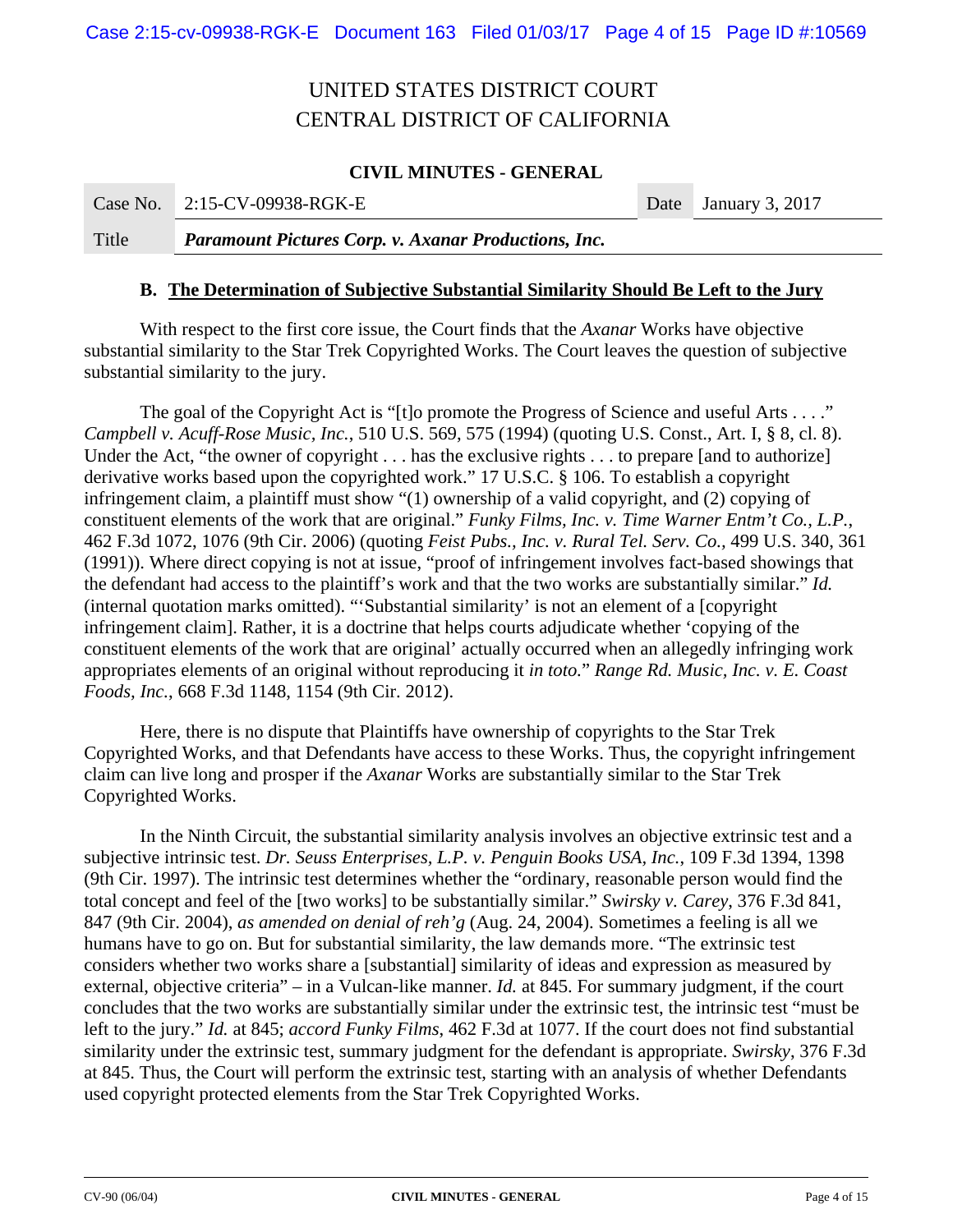### **CIVIL MINUTES - GENERAL**

|       | Case No. $2:15$ -CV-09938-RGK-E                             | Date January 3, 2017 |
|-------|-------------------------------------------------------------|----------------------|
| Title | <b>Paramount Pictures Corp. v. Axanar Productions, Inc.</b> |                      |

#### **1. The** *Axanar* **Works Use Copyright-Protected Elements**

To perform the extrinsic test, the court dissects the works down to their constituent elements, filters out and disregards unprotectable elements in the copyrighted work, and compares the protectable elements with their counterparts in the allegedly infringing work "for proof of copying as measured by substantial similarity." *Id.* (internal quotation marks omitted); *accord Funky Films*, 462 F.3d at 1077. The dissecting and filtering steps are necessary because not all expressions in a copyrighted work are protectable since copyright only protects "original works of authorship." 17 U.S.C. § 102. The two steps are used "to determine the scope of copyright protection before [the] works are considered as a whole" in the comparison step. *Dr. Seuss Enterprises*, 109 F.3d at 1398. Thus, the court should not overzealously disregard unprotectable elements and "blind [itself] to the expressiveness of their ensemble." *Harney v. Sony Pictures Television, Inc.*, 704 F.3d 173, 180 (1st Cir. 2013). Indeed, "a combination of unprotectable elements is eligible for copyright protection . . . if those elements are numerous enough and their selection and arrangement original enough that their combination constitutes an original work of authorship." *Satava v. Lowry*, 323 F.3d 805, 811 (9th Cir. 2003). The extrinsic test examines "specific expressive elements[:]the plot, themes, dialogue, mood, setting, pace, characters, and sequence of events in [the] two works" to determine if "articulable similarities" exist. *Benay v. Warner Bros. Entm't*, 607 F.3d 620, 624 (9th Cir. 2010).

Here, Defendants argue that characters and species used in the *Axanar* Works are not subject to copyright protection under Plaintiffs' copyrights. The Court concludes otherwise at least with respect to Garth of Izar.

The Ninth Circuit applies "a three-part test for determining whether a character in a... television program . . . is entitled to copyright protection." *DC Comics v. Towle*, 802 F.3d 1012, 1021 (9th Cir. 2015), *cert. denied*, 136 S. Ct. 1390 (2016). "First, the character must generally have physical as well as conceptual qualities. Second, the character must be sufficiently delineated to be recognizable as the same character whenever it appears . . . Third, the character must be especially distinctive and contain some unique elements of expression." *Id.* (citation and internal quotation marks omitted). "[A] stock character such as a magician in standard magician garb" is not distinctive. *Id.* 

Applying the three-part test to Garth of Izar leads to the conclusion that he is entitled to copyright protection. Garth first appeared in an episode in *The Original Series*. (Pls.' SUF ¶ 10.) Since Garth has appeared as a live character, he has physical as well as conceptual qualities. *See Towle*, 802 F.3d at 1021. As stated above, Garth was a former starship captain and was famous among Starfleet officers for his exploits in the Battle of Axanar. (Pls.' SUF ¶¶ 25-26.) In fact, his exploits were required reading at the Starfleet Academy. (*Id.* ¶ 26.) He charted more planets than any other Starfleet captain. (Pls.' Reply ¶ 25.) In the episode, Garth discussed his victory in the Battle of Axanar with Captain Kirk, the Captain of U.S.S. Enterprise. (Pls.' SUF ¶ 11.) In addition, a 2003 novel, titled *Garth of Izar* and copyrighted by Paramount, further developed the character. (*Id.* ¶¶ 4, 28.) Garth's identity as a Federation hero sufficiently delineates him and sets him apart from a stock spaceship officer.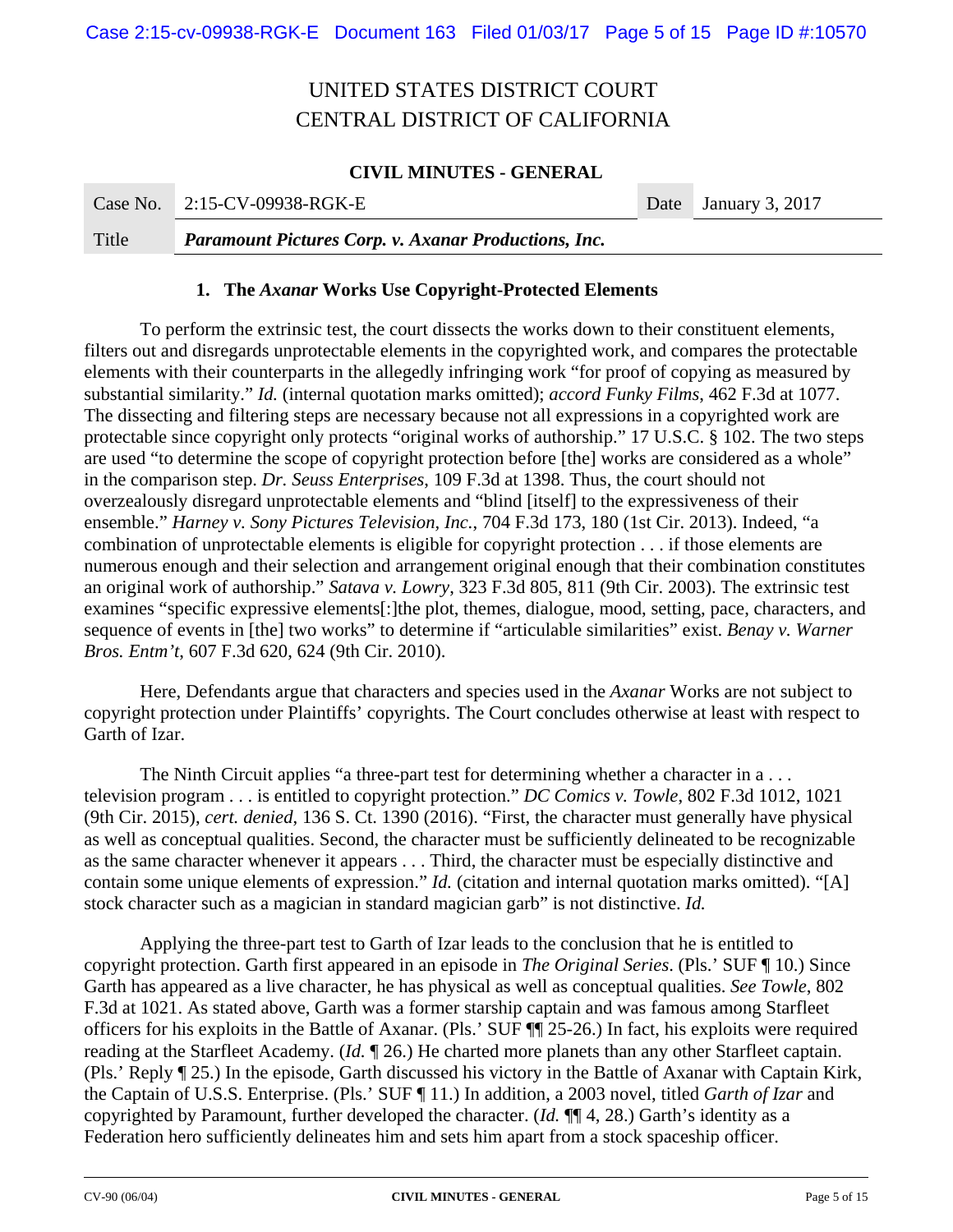#### **CIVIL MINUTES - GENERAL**

|       | Case No. 2:15-CV-09938-RGK-E                                | Date January 3, 2017 |
|-------|-------------------------------------------------------------|----------------------|
| Title | <b>Paramount Pictures Corp. v. Axanar Productions, Inc.</b> |                      |

Also prominent in the *Axanar* Works are two fictional species from the Star Trek Copyrighted Works: Klingons and Vulcans. Klingons are a militaristic, alien species from the planet Qo'noS. (*Id.* ¶ 15.) They are long-time enemies of the Federation. (*Id.* ¶ 17.) Klingons have distinctive physical features including ridged foreheads, dark hair and skin, and upward sloping eyebrows. (*Id.* ¶ 16.) Klingon men have facial hair. (*Id.*) Vulcans are a part of the Federation, a species that suppresses emotions in favor of logic and reason. (*Id.* ¶¶ 19-21.) They are advanced technologically. (*Id.* ¶ 21.) Vulcans have pointed ears and upswept eyebrows. (*Id.* ¶ 19.) Vulcan men usually have a bowl-shaped haircut. (*Id.* 120.) Taken together, these characteristics of Klingons and Vulcans are not "elements of expression[s] that necessarily follow from the idea" behind the expressions (visual expressions, for example) and may be entitled to copyright protection. *Pasillas v. McDonald's Corp.*, 927 F.2d 440, 443 (9th Cir. 1991).

Additionally, Plaintiffs submit evidence showing several costumes from the Star Trek Copyrighted Works similar to those Defendants use in the *Axanar* Works, including a Klingon officer's uniform from the motion picture *Star Trek VI – The Undiscovered Country*. (Van Citters Decl. ¶ 26, ECF No. 88-70.) This uniform has a gray tunic with shoulder covers and a red neckpiece. Evidence also shows Vulcan Ambassador Soval's Asian-style long robe and a drape decorated with Vulcan writing. (*Id.* ¶¶ 23, 46.) The artistic aspects of these costumes that "can be identified separately from, and are capable of existing independently of, the utilitarian purpose of the costumes" may be copyright protectable. *Entm't Research Grp., Inc. v. Genesis Creative Grp., Inc.*, 122 F.3d 1211, 1221 (9th Cir. 1997). "[A]rtistic work . . . receives broader protection because of endless variations of expression available to artist." *Apple Computer, Inc. v. Microsoft Corp.*, 35 F.3d 1435, 1447 (9th Cir. 1994). The combination of artistic visual elements of these uniforms likely contains original expressions protectable under the Copyright Act.

The evidence also includes settings from the Star Trek Copyrighted Works such as planets Axanar, Qo'noS, and Vulcan (including a shot of Vulcan from *Star Trek III: The Search for Spock*); military spaceships including Klingon battlecruisers, Vulcan ships with an engine ring, and Federation spaceships with their iconic saucer-shaped hull (e.g., the U.S.S. Enterprise), space travel elements such as spacedocks, and Vulcan buildings – cathedrals with sword-blade-shaped domes. (Van Citters Decl. ¶¶ 34, 36, 48-50, 62; Pls.' Statement Genuine Issues Opp'n Mot. Summ. J. "Pls.' SGI" ¶ 112, 129-30, ECF No. 88-69.) The evidence further describes plot points, sequence of events, and dialogs from the Star Trek Copyrighted Works such as the Federation, the Klingon Empire, and conflicts between the two in the Four Years War at the Battle of Axanar (which is also described in a Paramount-licensed game including a supplement titled *Four Years War*, (Pls.' SUF ¶¶ 30, 32)), the Vulcan council, the teachings of Vulcan philosopher Surak, the use of the Federation logo, stardate, transporters and warp drive, weapons such as phasers and photon torpedoes, and the Klingon language. (Van Citters Decl. ¶¶ 37-41, 52, 55, 58; Pls.' Reply ¶¶ 58-60, 126.) Finally, the evidence describes mood and theme of the Star Trek Copyrighted Works as science fiction action adventure, specifically a military space drama. (Van Citters Decl. ¶ 53; Pls.' Reply ¶ 81.) All these elements appear in the *Axanar* Works. Although each of these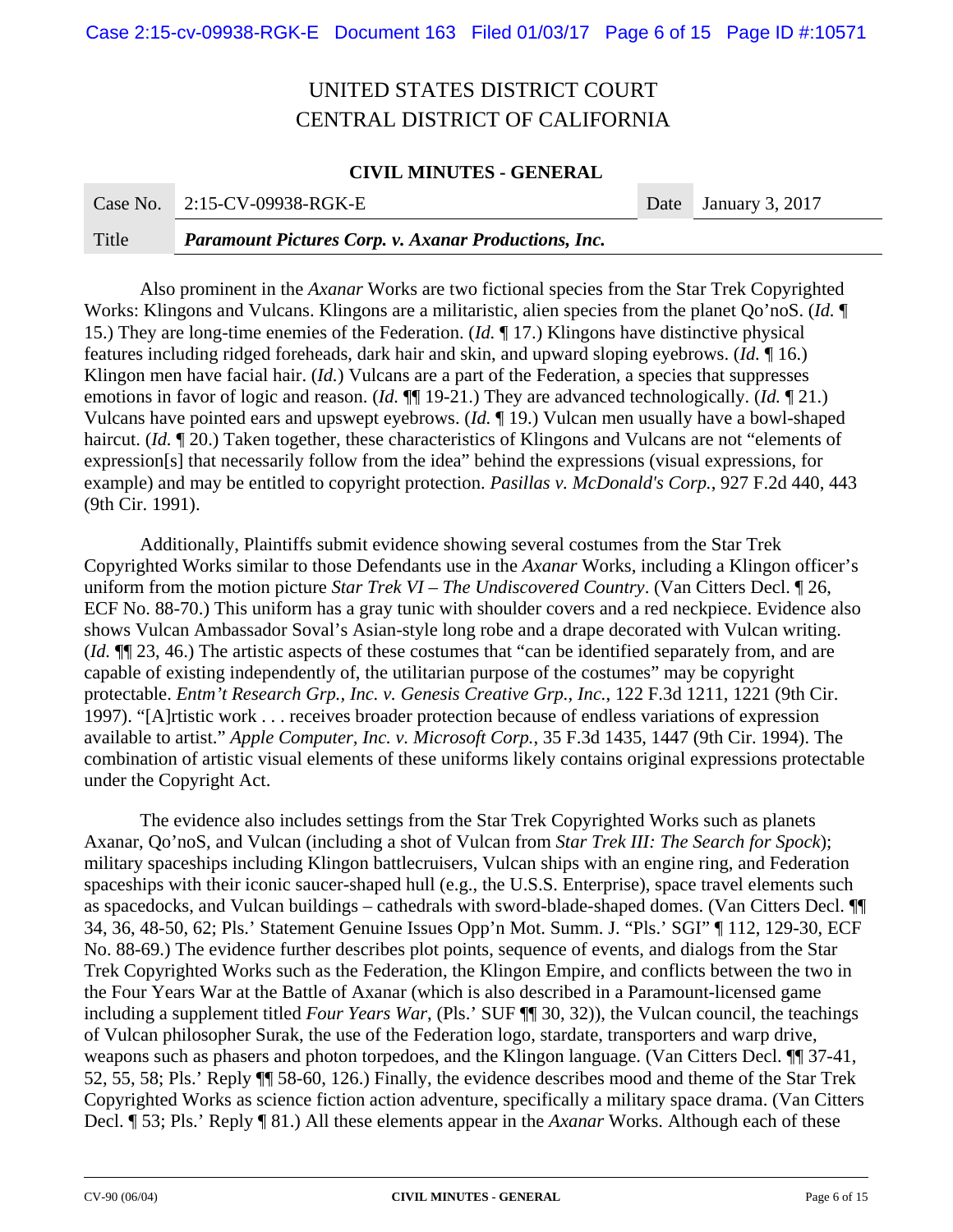### **CIVIL MINUTES - GENERAL**

|       | Case No. 2:15-CV-09938-RGK-E                                | Date January 3, 2017 |
|-------|-------------------------------------------------------------|----------------------|
| Title | <b>Paramount Pictures Corp. v. Axanar Productions, Inc.</b> |                      |

elements may not be individually original and copyright protectable,  $\frac{1}{2}$  they are "numerous enough and their selection and arrangement original enough that their combination constitutes an original work of authorship," especially when combined with the costumes and fictional characters and species, examples of which are described above. *Satava*, 323 F.3d at 811; *see Swirsky*, 376 F.3d at 849 (citing *Three Boys Music Corp. v. Bolton*, 212 F.3d 477, 485 (9th Cir.2000)) (citing with approval a finding of substantial similarity based on the combination of five unprotectable elements).

Accordingly, the Court finds that Defendants use copyright-protected elements in the *Axanar*  Works.

#### **2. The Works Share Objective Substantial Similarity**

Under the extrinsic test, the *Axanar* Works are substantially similar to the Star Trek Copyrighted Works. This conclusion finds strong support in Defendants' intent for the *Axanar* Works. "Defendants expressly set out to create an authentic and independent Star Trek film that [stayed] true to Star Trek canon down to excruciating details." (Pls.' Reply ¶ 152 (internal quotation marks omitted).) Indeed, Defendants set out to create a motion picture "prequel" to *The Original Series*. (Pls.' SUF ¶ 75.) To achieve this goal, Defendants set the *Axanar* story in the Star Trek universe. Defendants used the *Four Years War* supplement "as a bible" in developing the script of *Prelude*. (Grossman Decl. Ex. I, ECF No. 72-11.) Defendants intentionally use or reference many elements similar to those appeared in the Star Trek Copyrighted Works, some of which are discussed above in Part IV.B.1. (Pls.' Reply ¶ 51; Peters Dep. 46:19-55:6, 82:6-85:12, ECF No. 74-1.) Klingons in the *Axanar* Works use some of the same weapons as those in Plaintiffs' works. (Pls.' SUF ¶¶ 23, 50.) The physical appearances of Klingons and of Vulcans (including Ambassador Soval) resemble those in Plaintiffs' works. *Id.* In fact, the same actor who played Soval in the *Star Trek: Enterprise* series reprised his role in *Prelude*, a fact Defendants noted in its Kickstarter promotion.<sup>2</sup> (Pls.<sup>5</sup> SUF ¶ 23; Grossman Decl. Ex. HHH 4, ECF No. 88-63.) The U.S.S. Enterprise and Klingon D-7 Battlecruiser from *The Original Series* each make a short appearance in *Prelude*. (Peters Decl. ¶ 10, ECF No. 90-10.) Star Trek fans love Defendants' faithfulness to the Star Trek canon; Peters considers himself "the keeper of faith with fans." (Pls.' SUF ¶ 54.) The many excruciating details Defendants intentionally duplicate from the Star Trek Copyrighted Works surely contain some "specific details of [prior creators'] rendering of ideas" that are "protectable." *Metcalf v. Bochco,* 294 F.3d 1069, 1074 (9th Cir.2002).

 $\overline{a}$ 

 $<sup>1</sup>$  Some elements such as U.S.S. Enterprise may be individually copyright protectable under the DC</sup> Comics three-part test. *See DC Comics*, 802 F.3d at 1024 (holding that the Batmobile is a copyrightprotected character). However, because Plaintiffs' allegation is that Defendants infringe the Star Trek Copyrighted Works as a whole, the Court does not undertake an analysis beyond Garth for which evidence in unredacted records is relatively abundant.

 $2^2$  The Court notes this fact simply to emphasize the great length to which Defendants went to stay true to the Star Trek canon. The appearance of the actor is not original to Plaintiffs and is thus not copyright protectable.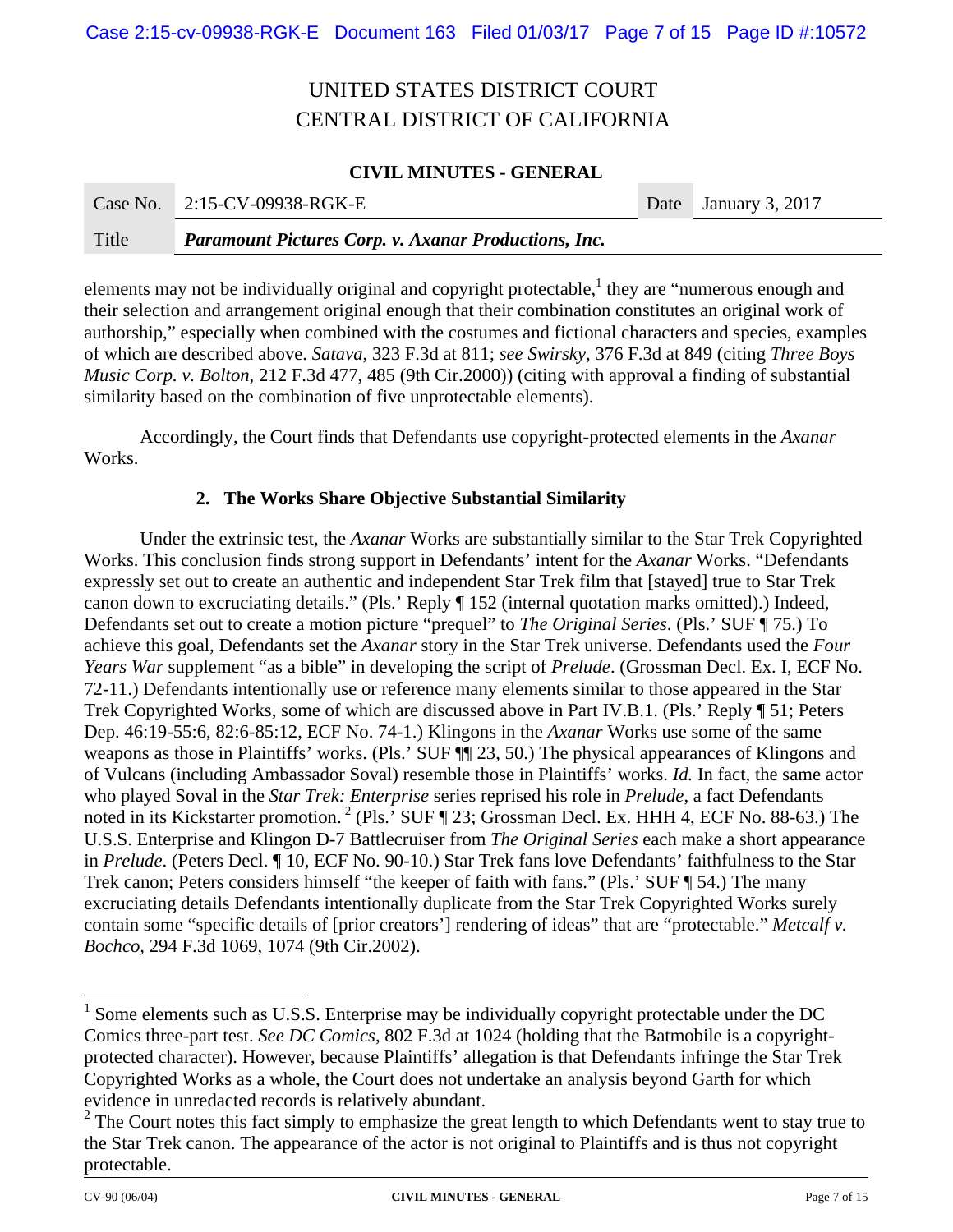### **CIVIL MINUTES - GENERAL**

| Title | <b>Paramount Pictures Corp. v. Axanar Productions, Inc.</b> |                      |
|-------|-------------------------------------------------------------|----------------------|
|       | Case No. 2:15-CV-09938-RGK-E                                | Date January 3, 2017 |

 Defendants argue that the works are not substantially similar because Defendants "create[d] their own story about the obscure character Garth of Izar and the general events surrounding him." (Defs.' Opp'n Pls.' Mot. Partial Summ. J. "Defs.' Opp'n" 9, ECF No. 87.) Defendants' argument fails for two reasons. First, the Court does not agree that Garth, being a featured character in one television episode, the title character of one novel, and having appeared in *Four Years War*, is obscure or lightly sketched. *Cf. Olson v. Nat'l Broad. Co.*, 855 F.2d 1446, 1452–53 (9th Cir. 1988) (calling characters lightly sketched who are "depicted only by three- or four-line summaries in [a] screenplay, plus whatever insight into their characters may be derived from their dialogue and action"). Second, Defendants use many elements from the Star Trek universe in their works, not just Garth of Izar and the general events surrounding him. *See id.* (even lightly sketched characters together with other extrinsic test elements may be enough for a finding of infringement). Indeed, Defendants use and reference so many distinctive and widely recognized elements from the Star Trek universe that the *Axanar* Works invoke Star Trek in the minds of viewers. Together these elements are "qualitatively important" enough for a finding of substantial similarity, even if they are "relatively small in proportion to the entire work" (which they arguably are not). *Swirsky*, 376 F.3d at 852. Defendants' extensive use of elements from the Star Trek Copyrighted Works to create a Star Trek prequel can constitute infringement in spite of Defendants' new story. *See TMTV, Corp. v. Mass Prods., Inc.*, 645 F.3d 464, 470–71 (1st Cir. 2011).

Defendants further argue that the *Axanar* Works are inspired by many sources. (Defs.' Opp'n 9.) Assuming that to be true as the Court must on a summary judgment against Defendants, the argument still fails. Defendants must obtain permission to use protectable expression from any and all preexisting sources to which their work bears substantial similarity. *Greene v. Ablon*, 794 F.3d 133, 158 (1st Cir. 2015).

Finally, Defendants cites *Hogan v. DC Comics* where the court found no substantial similarity even though the main character of the two works share many attributes:

both were half-human, half-vampires named Nicholas Gaunt; were young white males with pale skin, a medium build, dark, tired eyes, and dark, scraggly hair; sought to learn the truth about their origins, and did so through flashbacks; faced the choice of pursuing good or evil; were indoctrinated into the forces of evil by killing.

(Defs.' Reply Supp. Mot. Summ. J. 4 (paraphrasing *Hogan*, 48 F. Supp. 2d 298, 310-11 (S.D.N.Y. 1999).) *Hogan* is factually distinguishable from this case, however. The *Hogan* court found pronounced differences in the "total look and feel [of the two works], the interactions of the characters and the plot." *Hogan*, 48 F. Supp. 2d at 311. The two main characters are drawn quite differently. *Id.* at 312. The defendant author independently created the idea of her work, before the plaintiff sent his work to defendant DC Comics. *Id.* at 314. For example, the defendant author offered detailed evidence explaining how and why she chose the name Nicholas Gaunt, supporting her assertion that the shared name was not a result of copying. *Id.* at 306-07. Here, Defendants intentionally use elements from the Star Trek Copyrighted Works to create works that stay true to Star Trek canon down to excruciating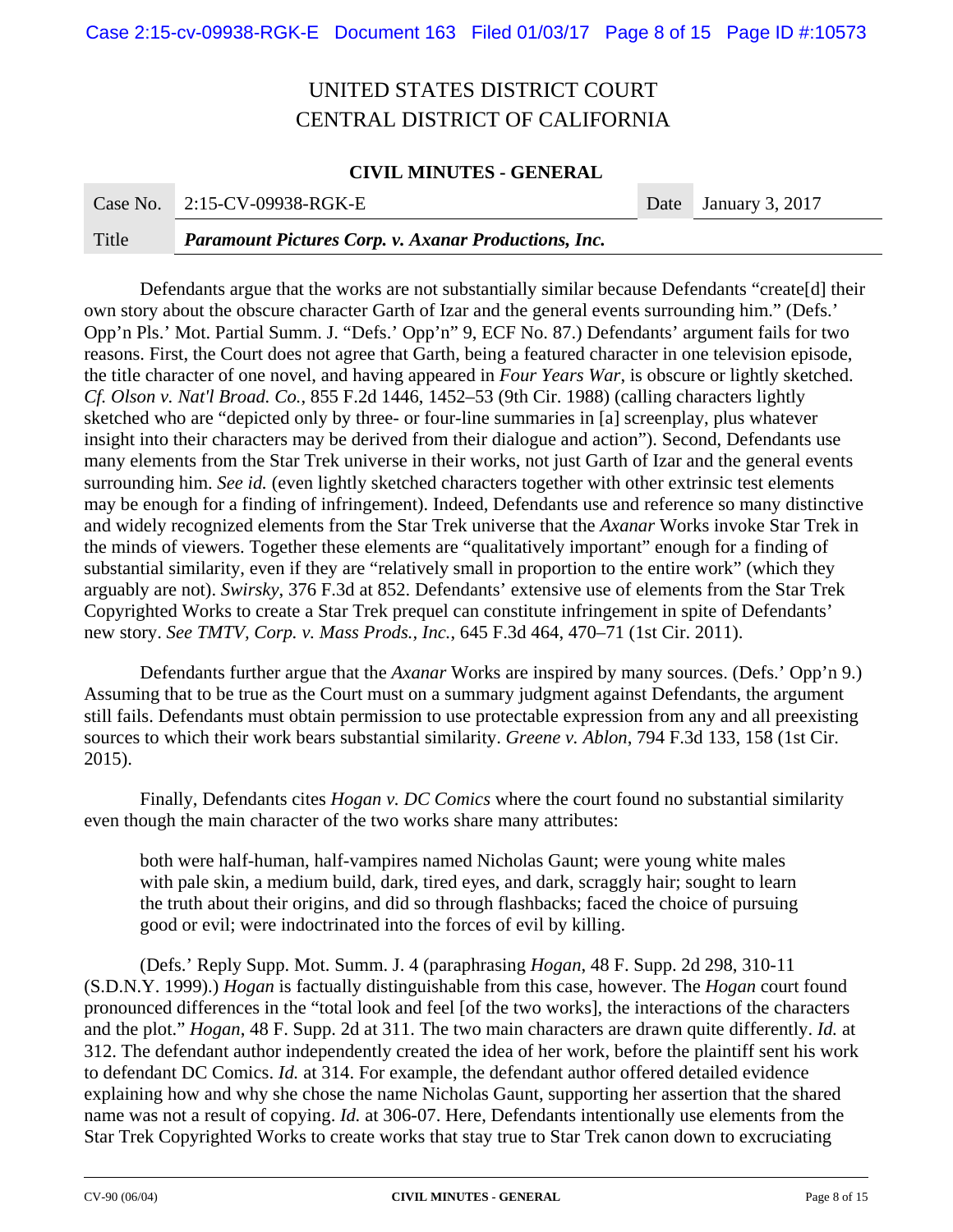### **CIVIL MINUTES - GENERAL**

|       | Case No. 2:15-CV-09938-RGK-E                                | Date January 3, 2017 |
|-------|-------------------------------------------------------------|----------------------|
| Title | <b>Paramount Pictures Corp. v. Axanar Productions, Inc.</b> |                      |

details. Defendants even touted that "*Axanar feels* like Star Trek." (Grossman Decl. Ex. CC, ECF No. 72-32 (emphasis original).) The *Hogan* finding is inappropriate here.

After reviewing evidence before the Court, including the *Axanar* Works, the Court is satisfied that Defendants have achieved their goal of creating authentic Star Trek films and script. The *Axanar*  Works are substantially similar to the Star Trek Copyrighted Works, at least under the extrinsic test.<sup>3</sup>

### **3. The Jury Will Decide Subjective Substantial Similarity**

"The intrinsic test is subjective and asks whether the ordinary, reasonable person would find the total concept and feel of the works to be substantially similar." *Three Boys Music Corp.*, 212 F.3d at 485. The jury, not the court, is ordinarily the reasonable person. There is, however, some uncertainty for cases involving nonliterary works whether intrinsic test must be left to the jury when the court finds substantial similarity under the extrinsic test. *Cavalier v. Random House, Inc.*, 297 F.3d 815, 826 (9th Cir. 2002). But Plaintiffs do not cite to, and the Court cannot find, any case law in the Ninth Circuit where the court finds summary judgment for the plaintiff after applying the intrinsic test.<sup>4</sup> Thus, the intrinsic test appears to be "exclusively the province of the jury" in the Ninth Circuit. *Funky Films, Inc.*, 462 F.3d at 1077. The Court will leave this test to the jury.

### **C. Defendants Are Not Entitled to a Fair Use Defense**

In the event that the jury finds substantial similarity under the intrinsic test and hence copyright infringement, Defendants nonetheless may be free from liability if they can establish that their copying falls within fair use. "[F]air use of copyrighted materials [is] necessary to fulfill copyright's very purpose, '[t]o promote the Progress of Science and useful Arts . . . .'" *Campbell*, 510 U.S. at 575 (quoting U.S. Const., Art. I, § 8, cl. 8). The Copyright Act provides four factors for the determination of fair use. 17 U.S.C. § 107. "All [four factors must] be explored, and the results weighed together, in light of the purposes of copyright." *Campbell*, 510 U.S. at 578. The Court analyzes each factor in turn.

#### **1. Purpose and Character of the Infringing Use**

The first factor is "the purpose and character of the use, including whether such use is of a commercial nature or is for nonprofit educational purposes." 17 U.S.C. § 107(1). This factor asks "whether and to what extent the new work is transformative," in other words, whether the new work "adds something new, with a further purpose or different character, altering the first with new expression, meaning, or message," or merely "supplant[s] the original." *Campbell*, 510 U.S. at 579 (internal quotation marks omitted).

<sup>&</sup>lt;sup>3</sup> The Court reaches this conclusion without resorting to "a lower standard of proof" permissible "[w]here a high degree of access is shown." *Swirsky*, 376 F.3d at 844.

<sup>&</sup>lt;sup>4</sup> The only such case the Court found is from the First Circuit. *See TMTV, Corp. v. Mass Prods., Inc.*, 345 F. Supp. 2d 196, 213 (D.P.R. 2004), *aff'd*, 645 F.3d 464 (1st Cir. 2011).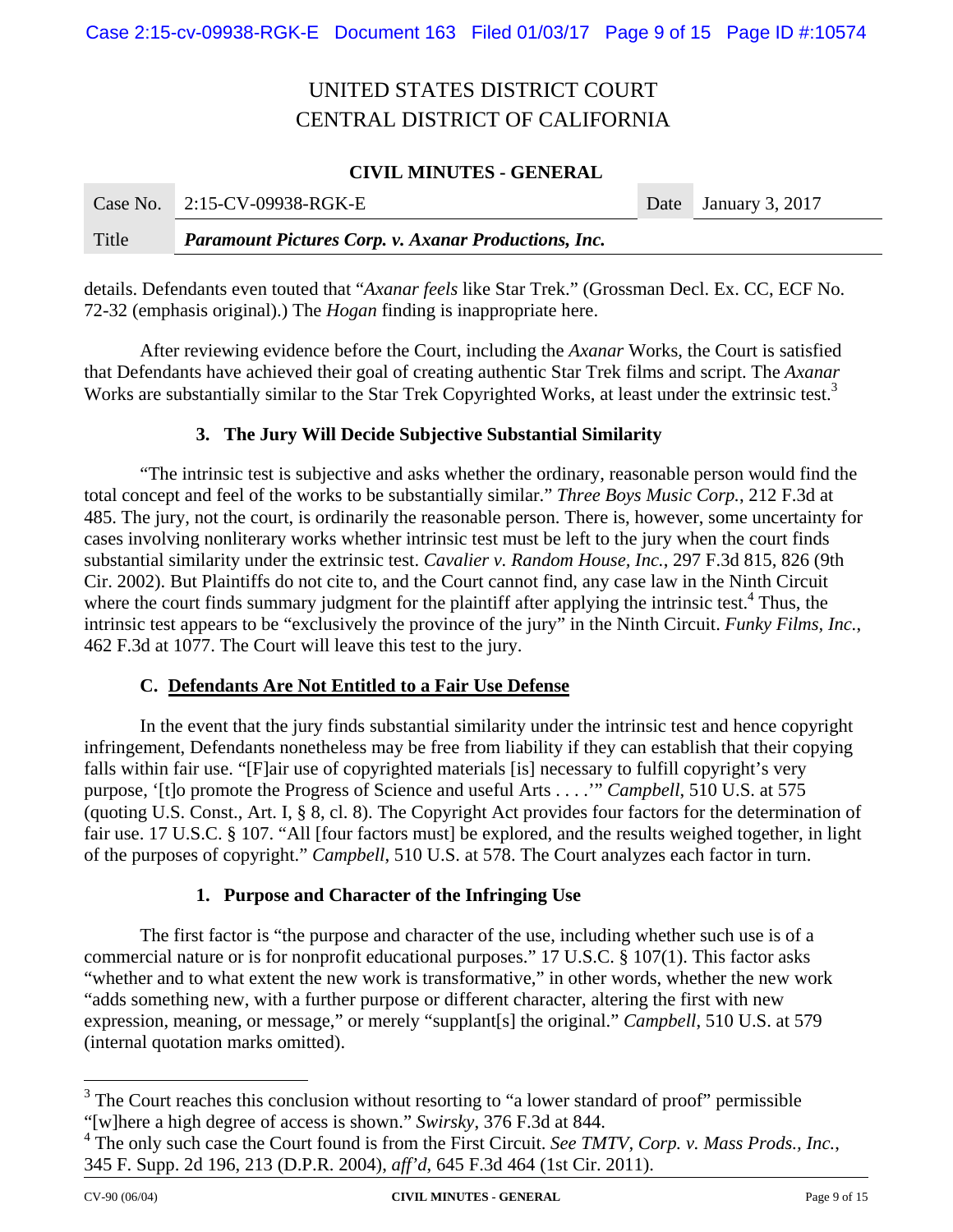#### **CIVIL MINUTES - GENERAL**

|       | Case No. 2:15-CV-09938-RGK-E                                | Date January 3, 2017 |
|-------|-------------------------------------------------------------|----------------------|
| Title | <b>Paramount Pictures Corp. v. Axanar Productions, Inc.</b> |                      |

Here, Defendants set out to create a motion picture "prequel" to *The Original Series*. (Pls.' SUF ¶ 75.) Although Defendants wrote their own scripts for the *Axanar* Works, they used the *Four Years War* supplement "as a bible" in developing the script of *Prelude*. (Grossman Decl. Ex. I.) The final shooting script of the *Axanar* Motion Picture fleshes out the narrative in *Prelude* and has the same purpose and character. (*See* Defs.' Mot. 4, ECF No. 77-1 ("the *Vulcan Scene* and the Potential Fan Film are both intended to build off of the *Prelude* storyline.").) Defendants intentionally use or reference many elements similar to those in the Star Trek Copyrighted Works to stay true to Star Trek canon down to excruciating details. (Pls.' Reply ¶¶ 51, 152; Peters Dep. 46:19-55:6, 82:6-85:12.) Viewed as a whole, the *Axanar* Works do not have "a further purpose or different character, altering the [Star Trek Copyrighted Works] with new expression, meaning, or message." *Campbell*, 510 U.S. at 579. On the other hand, Defendants want the *Axanar* Works to supplant the Star Trek Copyrighted Works. Peters "was interested in creating alternative ways for fans to view Star Trek." (Pls.' Reply ¶ 108.) He wanted to create "a whole new way that fans can get the content they want, by funding it themselves." (Pls.' SUF ¶ 110.) He used "a fully-professional crew – many of whom have worked on Star Trek itself – [to] ensure *Axanar* will be the quality of Star Trek that all fans want to see." (*Id.* ¶ 100.) The *Axanar* Works are not transformative.

But the inquiry does not end here. An integral part of the first factor is determining "whether [the infringing] use is of a commercial nature or is for nonprofit educational purposes." 17 U.S.C. § 107(1)." "The crux of the profit/nonprofit distinction is not whether the sole motive of the use is monetary gain but whether the user stands to profit from exploitation of the copyrighted material without paying the customary price." *Harper & Row Publishers, Inc. v. Nation Enters.*, 471 U.S. 539, 562 (1985). The customary price can include licensing fees; *id.* at 542, *Sarl Louis Feraud Int'l v. Viewfinder Inc.*, 627 F. Supp. 2d 123, 130 (S.D.N.Y. 2008); and "non-monetary calculable benefits or advantages." *Soc'y of Holy Transfiguration Monastery, Inc. v. Gregory*, 689 F.3d 29, 61 (1st Cir. 2012).

Here, it is undisputed that the Defendants did not pay Plaintiffs for a license. (Pls.' SUF  $\P$  100.) It is undisputed that Peters hoped to derive non-monetary benefits, for example, other job opportunities, from the *Axanar* Works. (Pls.' SUF ¶¶ 105-06, ECF No. 103-8; Defs.' Resp. ¶ 106.) Defendants "profit from exploitation of the copyrighted material without paying the customary price." *Harper & Row*, 471 U.S. at 562. The *Axanar* Works are commercial.

Defendants argue that the *Axanar* Works are not commercial because they are, and will be, distributed for free. (Defs.' Add'l Material Facts ("Defs.' AMF") ¶¶ 75-76, 107, ECF No. 87-1.) This argument is unpersuasive because, even though Defendants do not profit directly from distributing the works, "common experience suggests that [Defendants] stood to gain at least indirect commercial benefit from the [viewership] boost which [they] had reason to hope would (and in fact did) result from the" *Axanar* Works. *Roy Exp. Co. Establishment of Vaduz, Liechtenstein, Black Inc., A. G. v. Columbia Broad. Sys., Inc.*, 503 F. Supp. 1137, 1144 (S.D.N.Y. 1980), aff'd sub nom. *Roy Exp. Co. Establishment of Vaduz, Liechtenstein v. Columbia Broad. Sys., Inc.*, 672 F.2d 1095 (2d Cir. 1982) (cited approvingly by *Harper & Row*, 471 U.S. at 562). The successful fundraising campaign leveraging the popularity of *Prelude* is an example of such indirect benefit.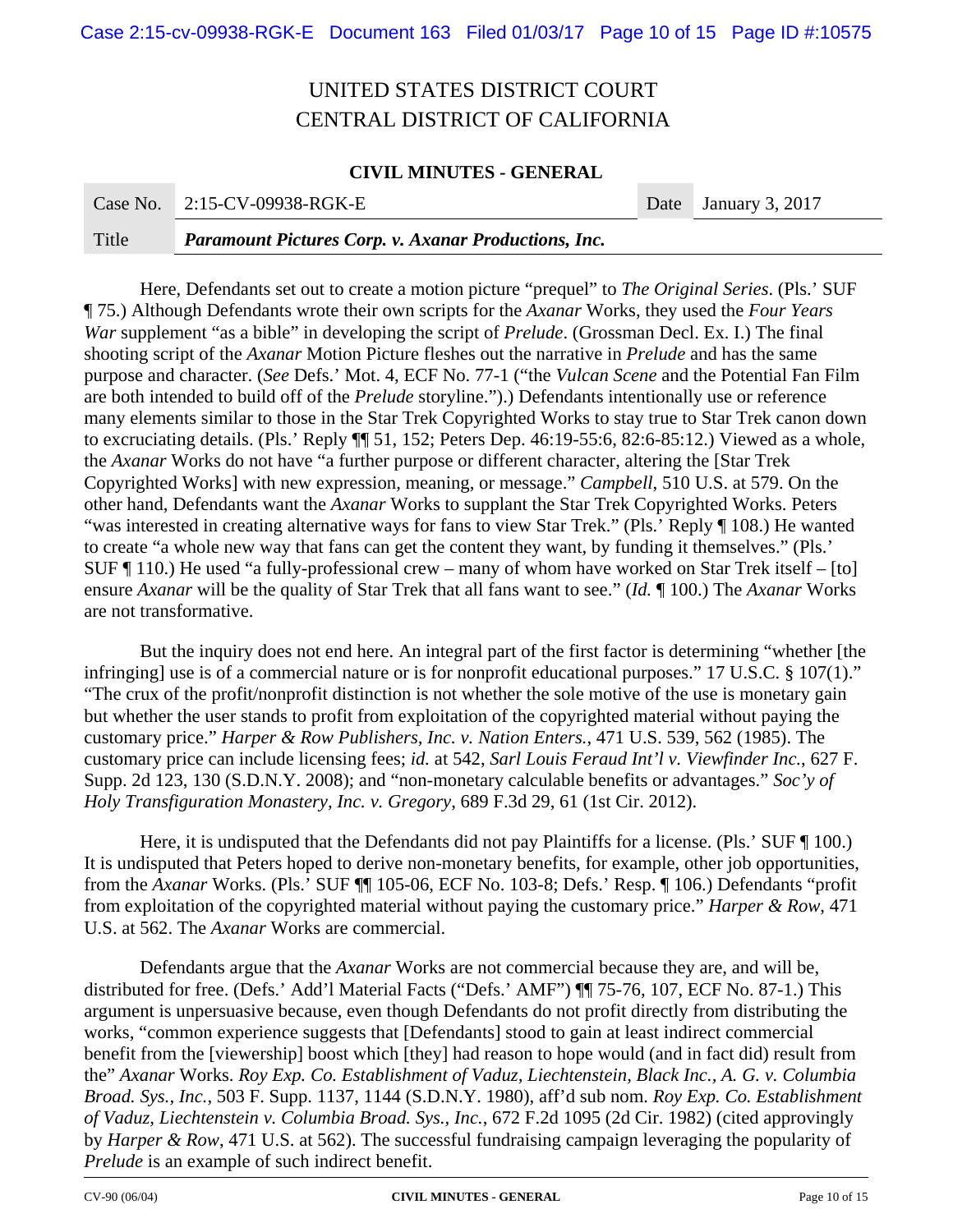### **CIVIL MINUTES - GENERAL**

|       | Case No. 2:15-CV-09938-RGK-E                                | Date January 3, 2017 |
|-------|-------------------------------------------------------------|----------------------|
| Title | <b>Paramount Pictures Corp. v. Axanar Productions, Inc.</b> |                      |

Defendants also argue that the *Axanar* Works are transformative because they are mockumentaries<sup>5</sup> – fictions presented in a documentary form – a form of parody according to Wikipedia. (Defs.' AMF ¶ 74.) For the purposes of copyright law, however, parody must use some elements of a prior work to create a new work that criticizes the substance or style of the prior work. *Campbell*, 510 U.S. at 580. "The parody must target the original, and not just its general style, the genre of art to which it belongs, or society as a whole." *Id.* at 597 (Kennedy, J., concurring). "The threshold question when fair use is raised in defense of parody is whether a parodic character may reasonably be perceived." *Id.* at 582.

Here, the Court has difficulty discerning from the *Axanar* Works any criticism of the Star Trek Copyrighted Works. This is not surprising since Defendants set out to create films that stay faithful to the Star Trek canon and appeal to Star Trek fans. (Pls.' SUF ¶¶ 54, 100.)

Thus, the Court finds that the first factor weighs in favor of Plaintiffs.

### **2. Nature of Copyrighted Work**

The second factor, "the nature of the copyrighted work," also weighs in favor of Plaintiffs. 17 U.S.C. § 107(2). This factor includes two aspects: "the extent to which [the copyrighted work] is creative and whether it is unpublished." *Monge v. Maya Magazines, Inc.*, 688 F.3d 1164, 1177 (9th Cir. 2012) (citing *Harper & Row*, 471 U.S. at 563-64). Fictional stories and motion pictures tend to be creative works with original elements. *See Campbell*, 510 U.S. at 586.

Here, the Star Trek Copyrighted Works include thirteen motion pictures and six television series set in a fictional universe. These works have transported the hearts of a legion of fans to the Star Trek universe. The creativity in these Works and their status as published works are not disputed. They are the type of works that are given broad copyright protections.

### **3. Amount and Substantiality of the Portion Used**

The third factor is "the amount and substantiality of the portion used in relation to the copyrighted work as a whole." 17 U.S.C. § 107(3). This factor considers the quantity, quality, and importance of the materials used. *Campbell*, 510 U.S. at 587. "As the statutory language indicates, [copying is not] excused merely because it is insubstantial with respect to the *infringing* work. As Judge Learned Hand cogently remarked, 'no plagiarist can excuse the wrong by showing how much of his work he did not pirate.'" *Harper & Row*, 471 U.S. at 565 (emphasis original).

Here, Defendants intentionally use elements from the Star Trek Copyrighted Works to create works that stay true to Star Trek canon down to excruciating details. These elements in Star Trek canon are important to Star Trek fans and hence to the success of any Star Trek work. (Pls.' SUF ¶ 54.) They

 $\overline{a}$ 

<sup>5</sup> The *Axanar* script is not in a mockumentary form. (*See* Grossman Decl. Ex. AA, ECF No. 74-9.)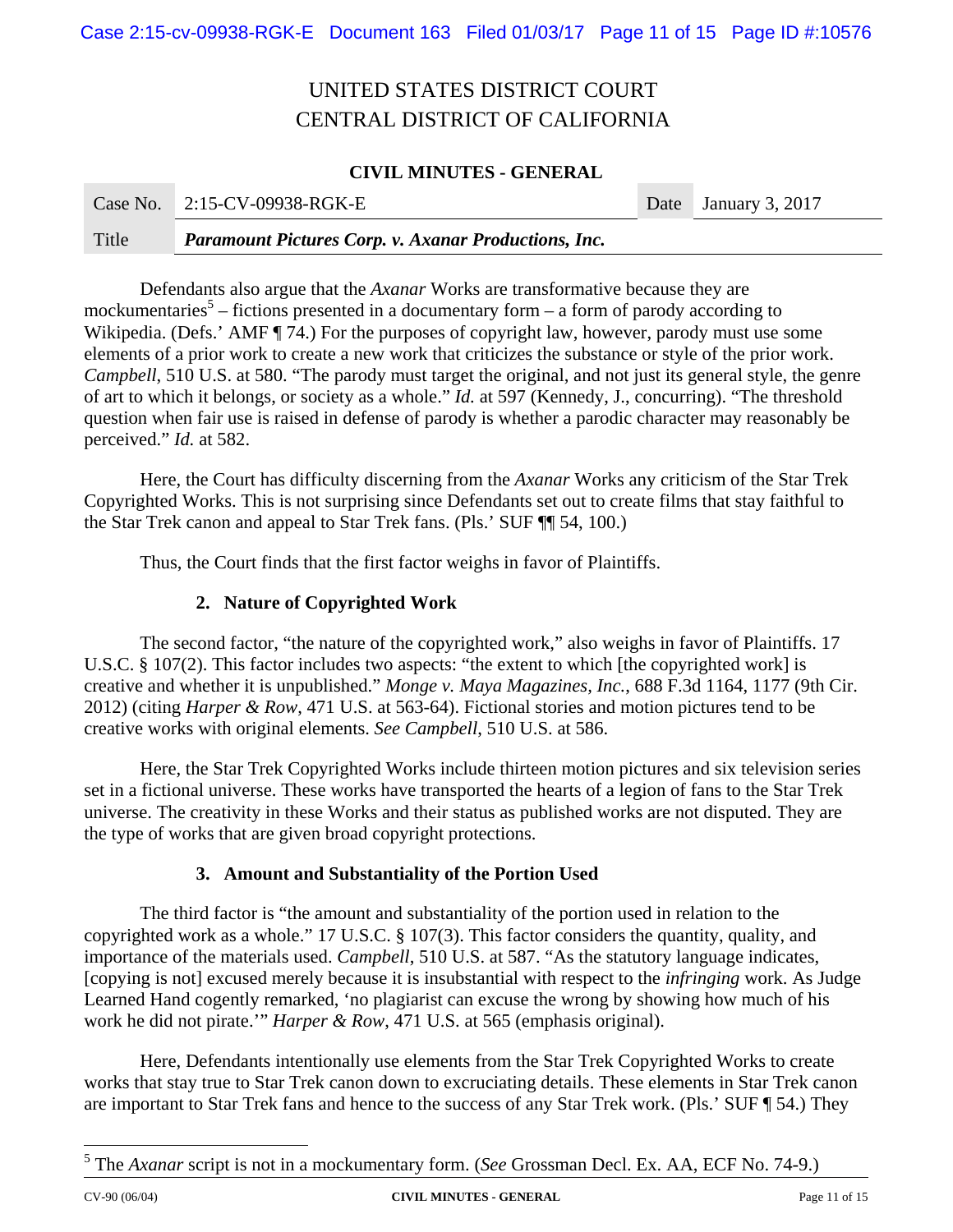### **CIVIL MINUTES - GENERAL**

|       | Case No. 2:15-CV-09938-RGK-E                                | Date January 3, 2017 |
|-------|-------------------------------------------------------------|----------------------|
| Title | <b>Paramount Pictures Corp. v. Axanar Productions, Inc.</b> |                      |

are an indispensable part of what makes Star Trek "Star Trek." While it is difficult to quantify the amount of the portion used in relation to the Star Trek Copyrighted Works as a whole since "the portion" involves many recurring elements in the Star Trek universe and the Star Trek Copyrighted Works are numerous, it is fair to say that elements of the Star Trek Copyrighted Works pervade the *Axanar* Works. For example, every scene involving a Klingon or a Vulcan can conjure up Star Trek in the minds of fans. The same is true of Federation spaceships, Klingon battlecruisers, transporters, phasers, and so on. The elements from the Star Trek Copyrighted Works that Defendants use are qualitatively important because they give the *Axanar* Works the Star Trek feel and enable Defendants to stay true to the Star Trek canon. Thus, the third factor weighs in favor of Plaintiffs as well.

#### **4. Effect of the Use upon the Potential Market**

The fourth factor is "the effect of the use upon the potential market for or value of the copyrighted work." 17 U.S.C. § 107(4). This factor "requires courts to consider not only the extent of market harm caused by the particular actions of the alleged infringer, but also whether unrestricted and widespread conduct of the sort engaged in by the defendant would result in a substantially adverse impact [of market substitution] for the original" and for derivative works. *Campbell*, 510 U.S. at 587, 590 (internal quotation marks and alteration omitted). "The market for potential derivative uses includes only those that creators of original works would in general develop or license others to develop." *Id.* at 592.

Here, the prequel depicted in the *Axanar* Works is the kind of potential derivatives Plaintiffs "would in general develop or license others to develop." *Id.* Plaintiffs have already developed a 2003 novel and licensed a role-playing game based at least in part on Garth of Izar and the Battle of Axanar from one episode of *The Original Series*. (Pls.' SUF ¶¶ 4, 10, 11, 25-32.) The second Star Trek motion picture was a derivative work that expanded on another episode of *The Original Series*. (Pls.' SUF ¶ 82.) Although the *Axanar* Works are set twenty-one years before *The Original Series*, it is not outside the timeframe for Plaintiffs' potential derivative work. (*Id.* ¶ 74.) Indeed, the Star Trek television series to premiere in 2017 goes back in time and takes place ten years before *The Original Series*. (*Id.* ¶¶ 12-13.) Judging by the success of Defendants' fundraisers, the *Axanar* Works are the type of work "for which there [is] a separate demand that [Plaintiffs] may one day seek to exploit." *Ty, Inc. v. Publications Int'l Ltd.*, 292 F.3d 512, 519 (7th Cir. 2002). Defendants' attempt to treat the Battle of Axanar as a private little war is unpersuasive.

Defendants further argue that there is no evidence that the *Axanar* Works have acted as market substitutes to the Star Trek Copyrighted Works. (Defs.' AMF ¶¶ 102-04.) However, this lack of evidence is understandable given the nature of the existing *Axanar* Works. *Prelude* is intended as a promotional piece to the feature-length *Axanar* Motion Picture. *Prelude* in that sense cannot be a market substitute of Star Trek television series or motion pictures, just as a trailer does not substitute for a feature-length film. The *Axanar* Motion Picture has not yet been made or released and its script is not yet released. Hence it cannot have any market impact. On the other hand, Defendants have successfully raised over a million dollars from Star Trek fans at Defendants' prompting of funding the *Axanar*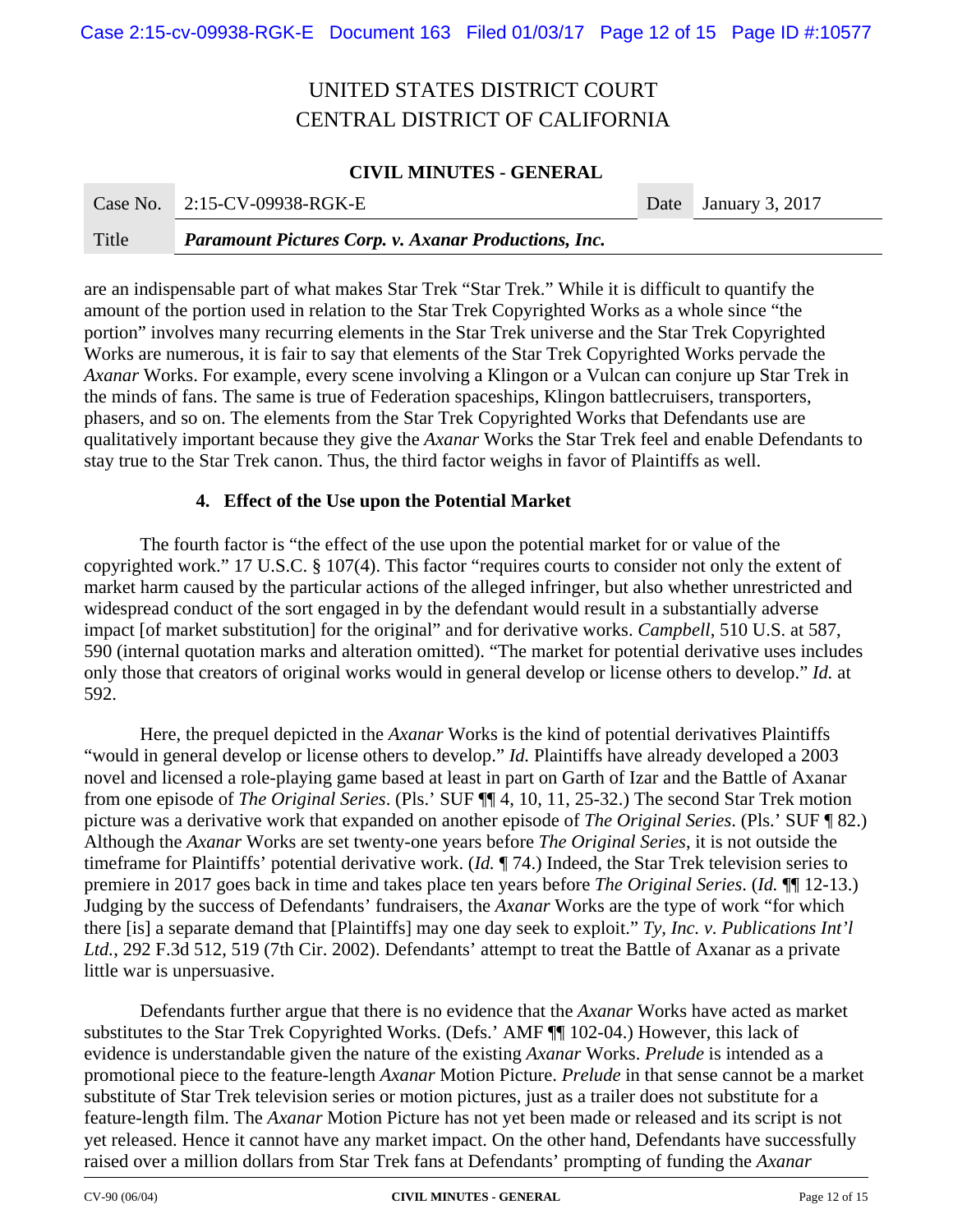#### **CIVIL MINUTES - GENERAL**

|       | Case No. 2:15-CV-09938-RGK-E                                | Date January 3, 2017 |
|-------|-------------------------------------------------------------|----------------------|
| Title | <b>Paramount Pictures Corp. v. Axanar Productions, Inc.</b> |                      |

projects instead of "dumping hundreds or thousands of dollars a year on . . . cable channels" on which the Star Trek Copyrighted Works are shown. (*Id.* ¶¶ 83, 110; Pls.' Reply ¶ 102.) Peters "was interested in creating alternative ways for fans to view Star Trek" – the way to Eden perhaps. (Pls.' Reply ¶ 108.) He wanted to create "a whole new way that fans can get the content they want, by funding it themselves." (Pls.' SUF ¶ 110.) Defendants used "a fully-professional crew – many of whom have worked on Star Trek itself – [to] ensure *Axanar* will be the quality of Star Trek that all fans want to see." (*Id.* ¶ 100.) Peters also sought to distribute the *Axanar* Works on Netflix. (Pls.' Reply ¶ 104.) Defendants promoted an August 2015 draft of the script "the best *Star Trek movie script* ever!" on their Facebook page. (Grossman Decl. Ex. Z, ECF No. 72-29 (emphasis added).) Under these facts, Defendants evidently intend for their work to effectively function as a market substitution to the Star Trek Copyrighted Works. There is little doubt that "unrestricted and widespread conduct of the sort engaged in by [Defendants] would result in a substantially adverse impact [of market substitution] for the [Star Trek Copyrighted Works]." *Campbell*, 510 U.S. at 587. The fact that Defendants distributed *Prelude* and the *Vulcan Scene* for free online and intend to likewise distribute their future works may likely increase the risk of market substitution as fans choose free content over paid features. (Defs.' AMF ¶¶ 75-76, 107.)

Defendants further argue that the *Axanar* Works, through their promotional value, actually increase the sale and visibility of the Star Trek Copyrighted Works. (Defs.' AMF ¶¶ 114-15.) But "the boon to the [latter] does not make [Defendants'] copying fair." *Campbell*, 510 U.S. at 591 n.21.

Thus, the Court finds that the fourth factor also weighs in favor of Plaintiffs.

### **5. Weighing the Four Factors**

The Court thus finds that all four fair use factors weigh in favor of Plaintiffs. If the jury does not find subjective substantial similarity, Defendants did not infringe and fair use defense is moot. If the jury finds subjective substantial similarity, the *Axanar* Works are rightfully considered derivative works of the Star Trek Copyrighted Works. Rejection of Defendants' fair use defense is consistent with copyright's very purpose because derivatives are "an important economic incentive to the creation of originals." *Id.* at 593.

### **D. The Determination of Willfulness Must Be Left to the Jury**

"To prove 'willfulness' under the Copyright Act, the plaintiff must show (1) that the defendant was actually aware of the infringing activity, or (2) that the defendant's actions were the result of 'reckless disregard' for, or 'willful blindness' to, the copyright holder's rights." *Friedman v. Live Nation Merch., Inc.*, 833 F.3d 1180, 1186 (9th Cir. 2016). One "who reasonably and in good faith believes [his conduct does not constitute copyright infringement], is not 'willful'. . . ." *Evergreen Safety Council v. RSA Network Inc.*, 697 F.3d 1221, 1228 (9th Cir. 2012) (quoting 4 Melville B. Nimmer & David Nimmer, *Nimmer on Copyright* § 14.04 (Matthew Bender rev. ed. 2012)). "A determination of willfulness requires an assessment of a defendant's state of mind. Questions involving a person's state of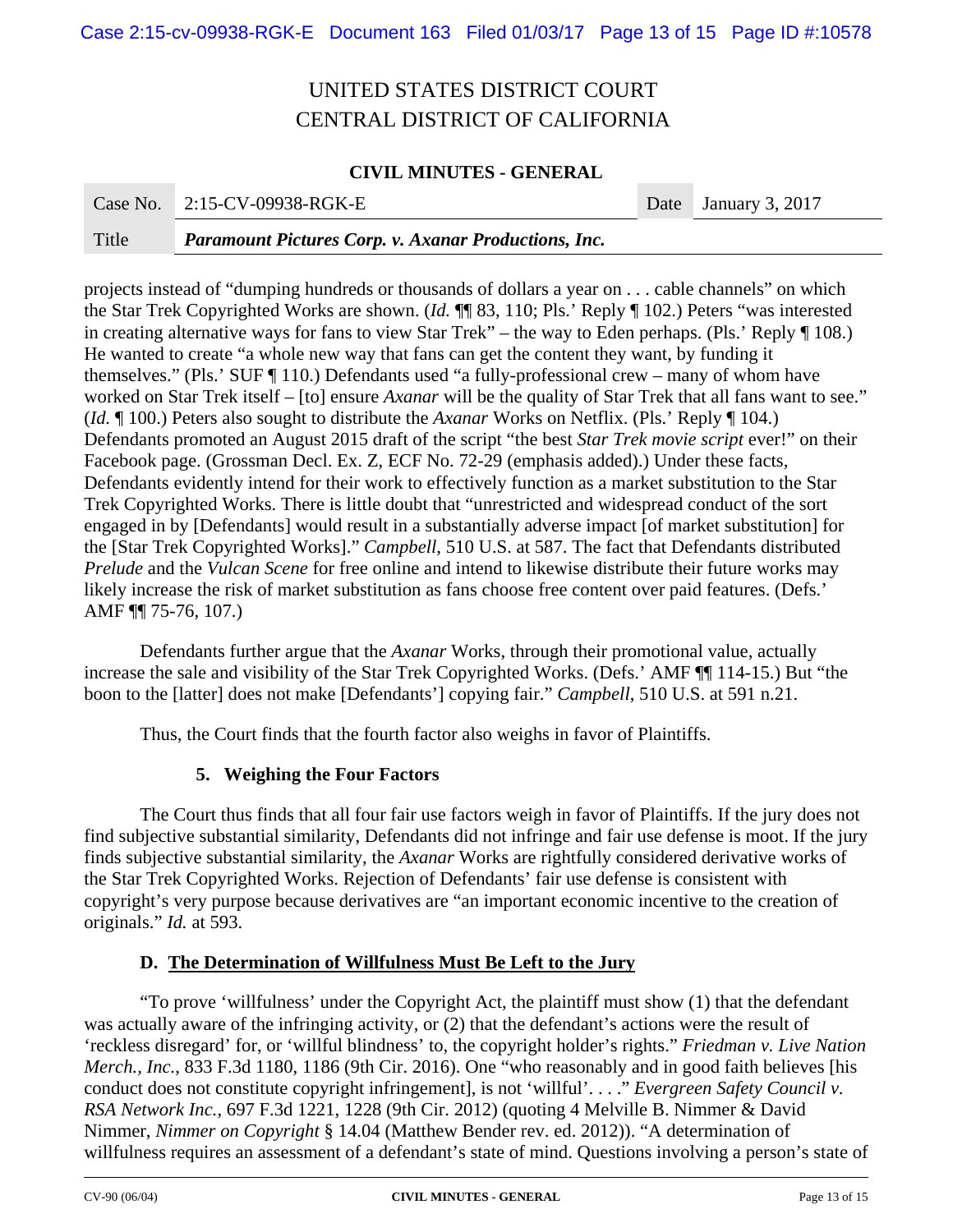### **CIVIL MINUTES - GENERAL**

|       | Case No. 2:15-CV-09938-RGK-E                                | Date January 3, 2017 |
|-------|-------------------------------------------------------------|----------------------|
| Title | <b>Paramount Pictures Corp. v. Axanar Productions, Inc.</b> |                      |

mind are generally factual issues inappropriate for resolution by summary judgment." *Friedman*, 833 F.3d at 1186 (internal quotation marks and alteration omitted).

Here, Star Trek has a long history of fan films that stayed free from copyright disputes. (Lane Decl. Ex. 1, ECF No. 75-26.) Although Peters repeatedly stated that the *Axanar* Works were not to be called fan films, Defendants assert that this statement was made only to distinguish the quality of the *Axanar* Works (Pls.' SUF ¶ 103; Defs.' Resp. ¶ 103.) Thus, Peters' belief that the *Axanar* Works were noncommercial fan films in light of his understanding from CBS that it would tolerate such films creates an issue of his state of mind that must be adjudicated by the jury. (*See* Defs.' AMF ¶¶ 113, 118.) Furthermore, before creating the Axanar Works, Peters sent several emails to CBS to report third parties whom he believed were using Star Trek intellectual property without authorization. (Pls.' SUF ¶ 117.) Viewed in the light most favorable to the nonmovant Defendants, Peters' actions demonstrate a respect for Plaintiffs' intellectual property that makes a finding of willfulness on summary judgement inappropriate.

#### **E. Evidence Supports Peters' Contributory and Vicarious Infringement**

"[O]ne who, with knowledge of the infringing activity, induces, causes or materially contributes to the infringing conduct of another, may be held liable as a contributory infringer." *Perfect 10, Inc. v. Amazon.com, Inc.*, 508 F.3d 1146, 1171 (9th Cir. 2007). One who "profits directly from the infringement and has a right and ability to supervise the direct infringer" is liable for vicarious infringement. *UMG Recordings, Inc. v. Shelter Capital Partners LLC*, 718 F.3d 1006, 1032–33 (9th Cir. 2013).

Although the FAC alleges contributory and vicarious infringement against both Defendants, Plaintiffs' Motion only asserts these allegations against Peters. (*Compare* FAC ¶ 56-63 *with* Pls.' Mot. 1, 19-20.) Thus, the Court will analyze these claims only with respect to Peters.

As to contributory infringement, Peters' substantial involvement in, such as writing script for, the *Axanar* Works materially contributes to the infringing conduct of Axanar Productions. (*See, e.g.*, Pls.' SUF ¶¶ 41, 112-14.)

As to vicarious infringement, Peters, as the president of Axanar Productions, was in charge of and was responsible for its conducts. (Pls.' SUF ¶ 112-113.) He was responsible for many of the artistic decisions. (*Id.* 114.) He supervised and controlled Axanar Productions. (*Id.* ¶ 115.) Peters also profited directly from the *Axanar* Works. (*See, e.g.*, Grossman Decl. Ex. A 189:2-23, ECF No. 74-1.)

Accordingly, the Court finds contributory and vicarious infringement contingent upon the jury's finding of subjective substantial similarity.